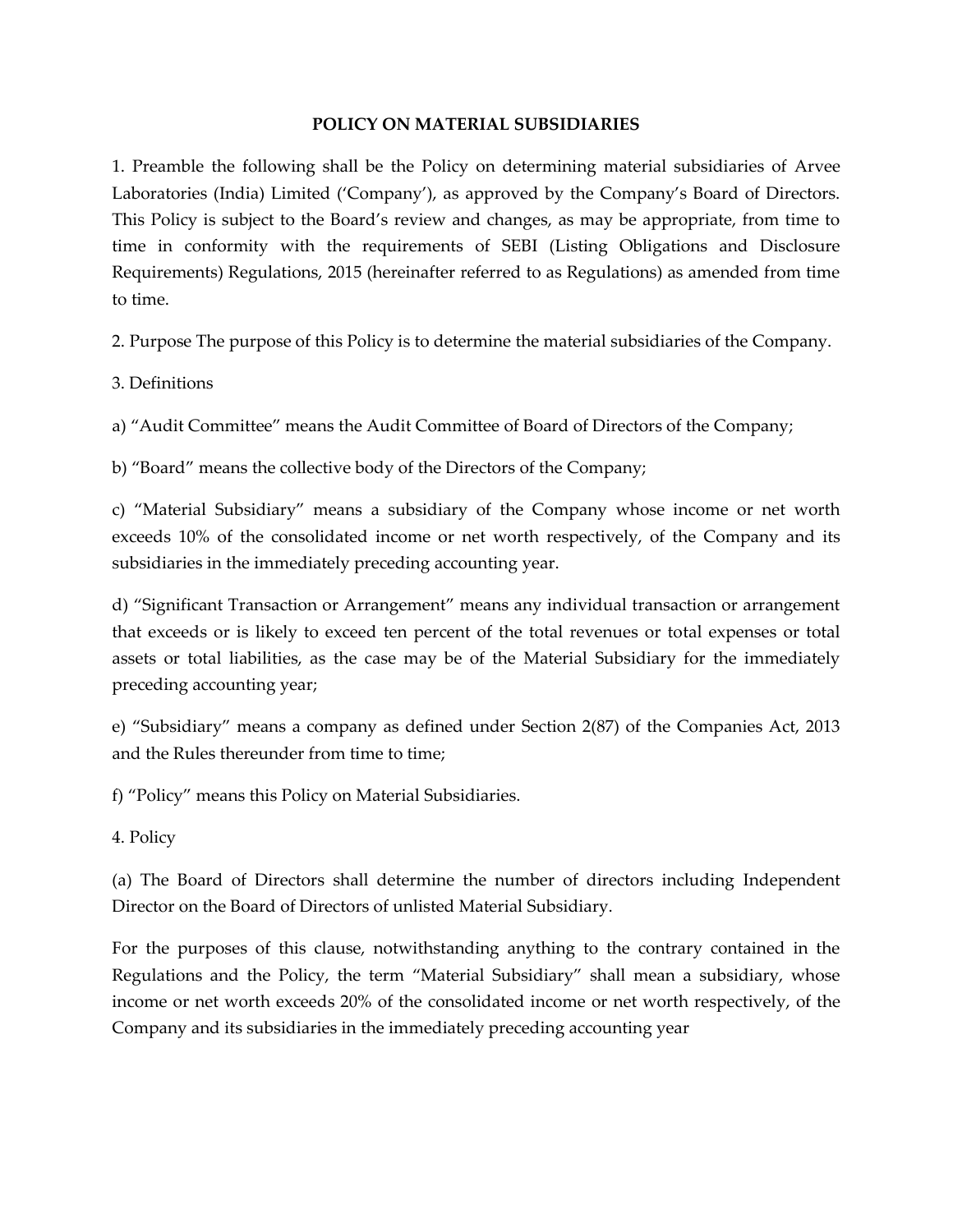Without the prior approval of the shareholders of the Company by means of a resolution as prescribed under applicable laws/regulations, the Company shall not:

1) dispose of shares in its Material Subsidiary which would reduce its shareholding (either on its own or together with other subsidiaries) to less than fifty percent or cease to exercise control over the Material Subsidiary, except in cases where such divestment is made under a scheme of arrangement duly approved by a Court or Tribunal or under a resolution plan duly approved under section 31 of the Insolvency Code and such an event is disclosed to the recognized stock exchanges within one day of the resolution plan being approved;

2) sell/dispose/lease assets amounting to more than twenty percent of the assets of the Material Subsidiary on an aggregate basis during a financial year, unless the sale/disposal/lease is made under a scheme or arrangement duly approved by a Court or Tribunal or under a resolution plan duly approved under section 31 of the Insolvency Code and such an event is disclosed to the recognized stock exchanges within one day of the resolution plan being approved.

(c) Material unlisted subsidiary (ies) incorporated in India shall undertake a secretarial audit and annex with its annual report, a secretarial audit report, given by a company secretary in practice.

Where the Company has a listed subsidiary, which is itself a holding company, the provisions of this policy shall also apply to the listed subsidiary in so far as its subsidiaries are concerned.

# 5. Disclosure

This Policy shall be disclosed on the website of the Company i.e. [www.arveelabs.com](http://www.arveelabs.com/) and a web link thereto provided in the Annual Report of the Company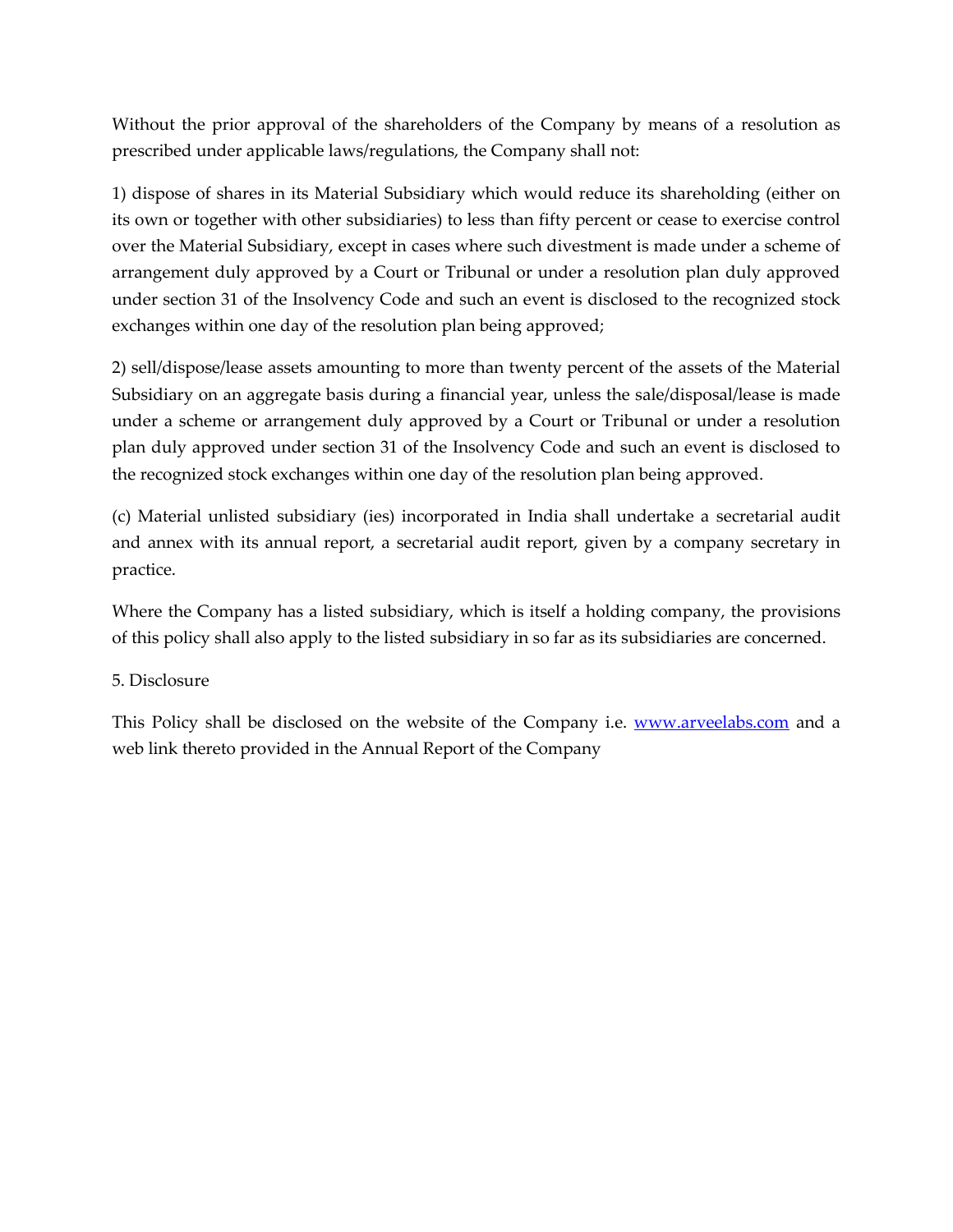### **Criteria for making payment to Non- Executive Directors of Arvee Laboratories (India) Limited**

The Board and the Company has undergone significant changes over a period of time and as a measure of Corporate Governance it is necessary to make the policy for payment to the Non-Executive Directors (hereinafter referred to as "NED").

As per Regulation 46 (2) of the SEBI (Listing Obligations & Disclosure Requirements) Regulations, 2015 listed entity shall disseminate following information on the website of the Company:

Criteria of making payments to non-executive directors.

In keeping with the above, any fee/remuneration payable to the NEDs of the Company shall abide by the following:

Sitting Fee:

Such director(s) may receive remuneration by way of fee for attending meetings of the Board or Committee thereof or any other meeting as required by Companies Act, 2013, Equity Listing Agreement or other applicable law or for any other purpose whatsoever as may be decided by the Board;

 $\Box$  Commission:

Under the Companies Act, 2013, Section 197 allows a company to pay remuneration to its NEDs either by way of a monthly payment or at a specified percentage of the net profits of the company or partly by one way and partly by the other. Further, the section also states that where the company has either managing director or wholetime director or manager, then a maximum of 1% of its net profits can be paid as remuneration to its NEDs. In case there is no managing director or whole-time director or manager, then a maximum of 3% of net profit can be paid. Thus, the basis of payment to the NEDs is the net profit of the Company.

Currently the Company is not paying Commission to its NEDs.

#### $\Box$  Professional Fees

Under the Companies Act, 2013, Section 197 allows a Company to pay remuneration to its NEDs for services rendered by any such Director if:

a) The services rendered are of Professional nature;

b) In the opinion of Nomination and Remuneration Committee the Director possess the requisite qualification for the practice of the profession.

As per the provision of Section 188 of the Companies Act, 2013, the Audit Committee and the Board of Directors of the Company shall approve the Professional fees to be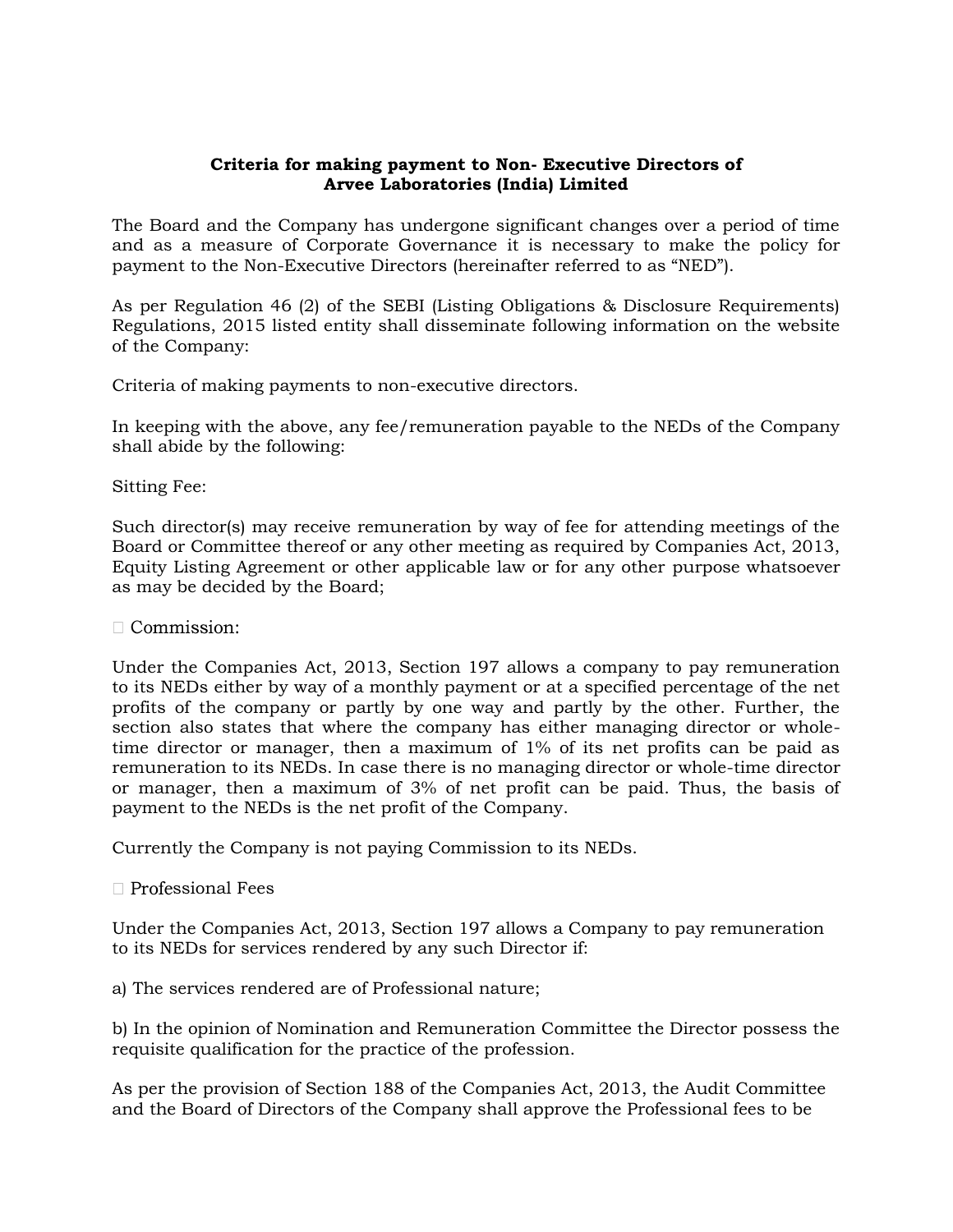paid to Non-Executive Director(s), and with the approval of the Shareholders where ever required.

Reimbursement of actual expenses incurred:

NEDs may also be paid/reimbursed such sums either as fixed allowance and /or actual as fair compensation for travel, boarding and lodging and incidental and /or actual out of pocket expenses incurred by such member for attending Board/Committee Meetings or for Company's work.

The Nomination and Remuneration Committee is entrusted with the role of reviewing the compensation of NEDs.

Payment to independent directors:

An independent director shall not be entitled to any stock option and may receive remuneration only by way of fees and reimbursement of expenses for participation in meetings of the Board or committee thereof and profit related commission up to a certain percentage of net profits in such proportion, as may be permissible under the applicable law.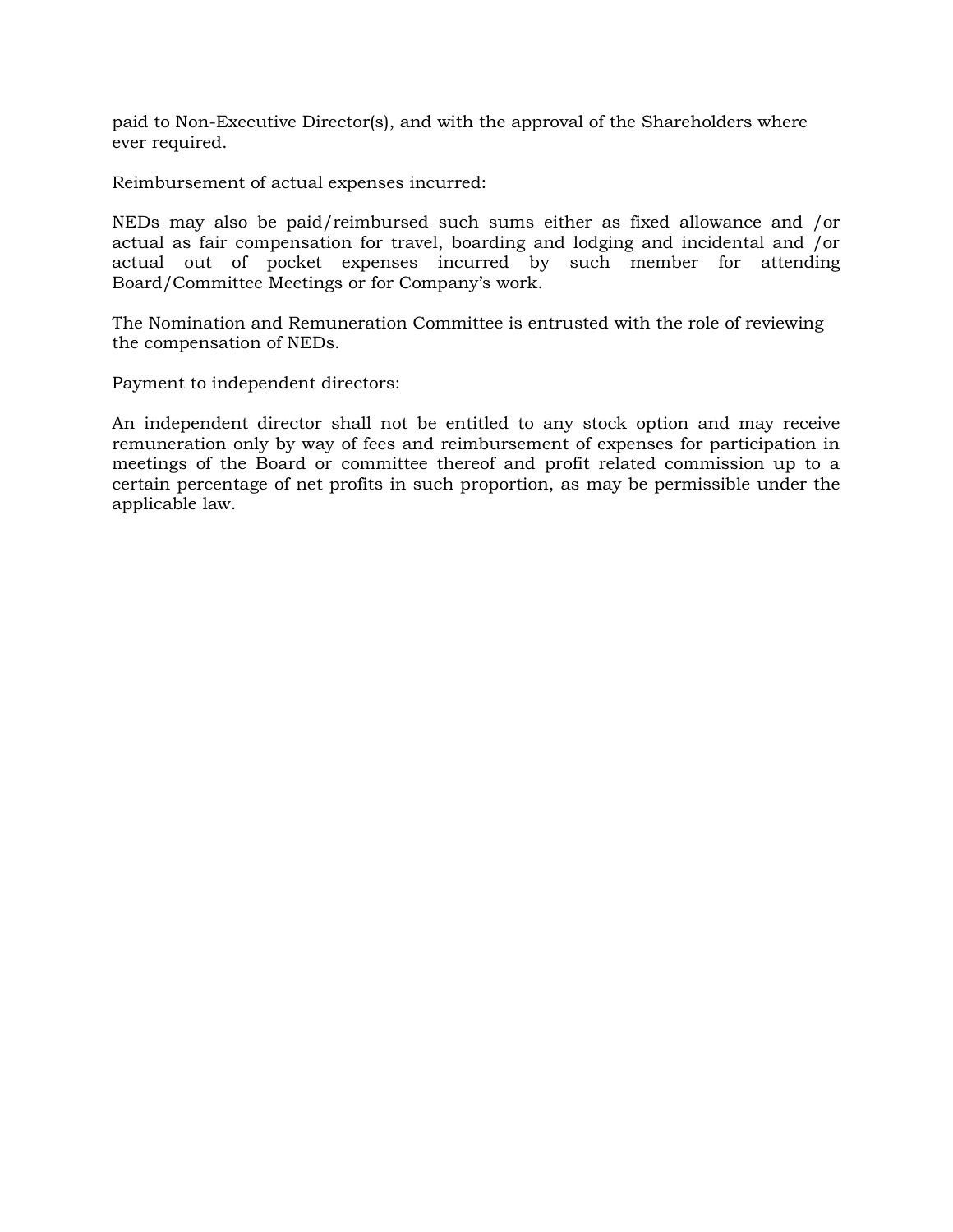#### **SUCCESSION POLICY**

#### Introduction:

Regulation 17(4) & Schedule  $II(D)(A)(3)$  of the SEBI (Listing Obligations and Disclosure Requirements) Regulations, 2015 require **Arvee Laboratories (India) Limited** (The Company) to put in place this Policy and display the same on its Website. Keeping in view of that the Company has to draw this policy for panning of succession of directors and Senior Managerial persons for uninterrupted business functions at different areas of operations.

Background and Objectives

Succession is an essential component to the survival and growth of any business. Succession planning is a tool for an organization to ensure its continued effective performance through leadership continuity. A good succession planning program aims to identify high growth individuals, train them and feed the pipelines with talents.

The Company recognizes importance of the process of Succession Planning, which provides continuity and smooth functioning. Moreover, there are few positions in the Company, which are key to its continued growth and hence, it is important, these positions are manned by skilled and best possible incumbents and that such positions whenever fall vacant are filled well in time to avoid any leadership gaps.

Applicability

This Policy for succession planning is applicable to following personnel.

Whole-time Directors and other Directors;

Senior Managerial Positions:

Key Managerial Personnel

General Manager and above

#### Succession Plan for Board of Directors

As far as Succession Plan for the Board of Directors is concerned the Nomination Committee of the Board, shall apply due diligence process to determine competency of person(s) being considered for appointment or re-appointment as a Director of the Company. This shall be based on his educational qualification, experience and record of accomplishment and every such person shall meet 'fit and proper' criteria, as the Company may stipulate from time to time. Accordingly, any appointment or re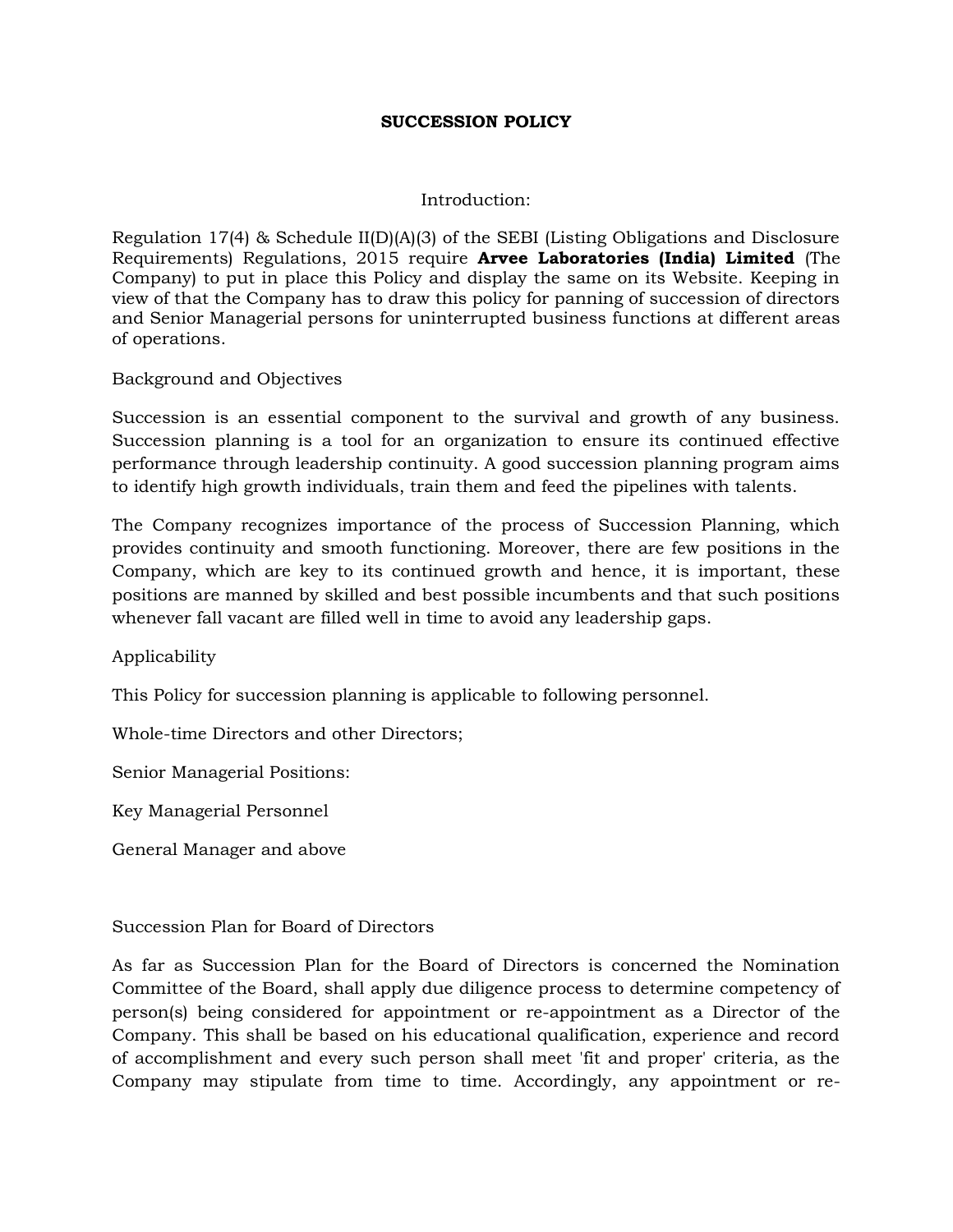appointment of a Director shall be subject to prior approval by Nomination Committee of the Company.

The Company has framed a 'Nomination and Remuneration Policy' to guide the Board in relation to appointment / re-appointment / removal of Directors, to devise criteria for performance evaluation of Independent Directors and the Board has to ensure adequate diversity in the Board members to get the best of the varied skills on the industry with experience, background and other qualities of the Director.

Accordingly, the appointment / re-appointment / removal and tenure of the Directors including the Chairman / Managing Director / Whole-time Directors of the company shall be governed by the provisions of 'Nomination and Remuneration Policy' of the Company approved by the Board.

Succession Plan for Senior Managerial Personnel

The Nomination and Remuneration Committee of Arvee Laboratories (India) Limited shall consider the list of senior managerial personnel due for retirement / attrition within the year. The Committee shall also consider the new vacancies that may arise because of business needs / up-gradation of Department(s) or expansion of level of business. Considering the above, the Committee shall assess the availability of suitable candidates for the Company's future succession, growth and development. Further, based on the recommendation of Whole-time Directors, all Key Managerial Persons, Head of Departments and others concerned,

The Nomination and Remuneration Committee, shall evaluate the incumbent after considering all relevant criteria like experience, age, health, leadership quality etc. and recommend to the Board of Directors whether the concerned individual be granted an extension in term / service or be replaced with an identified internal or external candidates shall Identify the competency requirements of Directors / Key position Employee, assess potential candidates, and develop required competency through planned development and learning initiatives. The Committee may utilize the services of professional search firms to assist in identifying and evaluating potential candidates, may recommend to the Board to appoint other suitable external candidate(s) as special recruitment in senior managerial level based on job roles and competency in order to provide a continuous flow of talented people to meet the organizational needs.

The recommendation of the Nomination and Remuneration Committee shall be placed to the Board for final approval. While making its recommendation, the Nomination and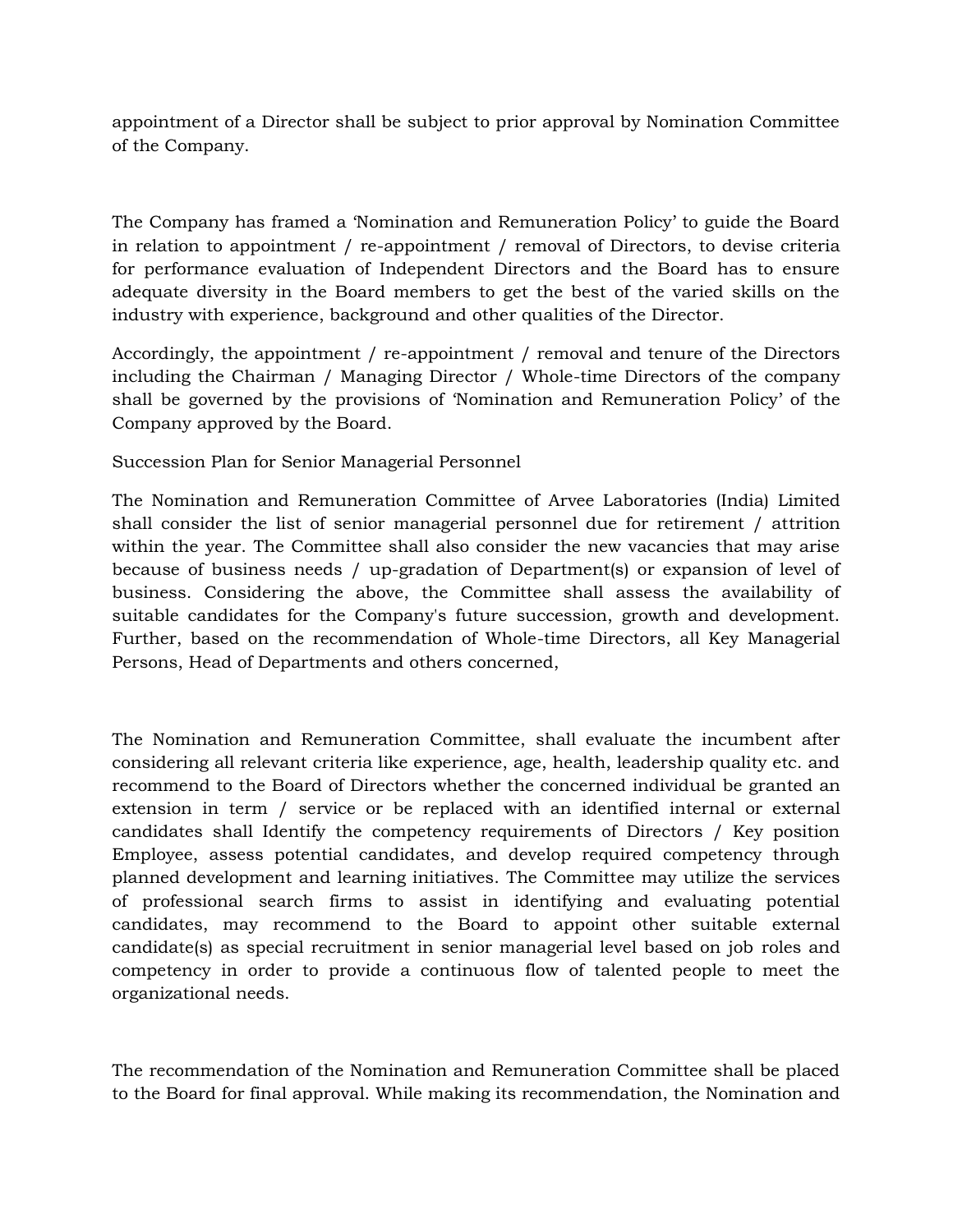Remuneration Committee shall consult with the Chairman Cum Managing Director, as may be relevant and all key factors including the available talent within the organization and the need to ensure availability of continuous service with growth of the Company shall be carefully considered.

The Managing Director and Head-Human Resources shall from time to tine identify high-potential employees who merit faster career progression to position of higher responsibility and formulate, administer, monitor & review the process of skill development and identify the training requirements.

Appointment of Key Managerial Personnel such as Company Secretary, Chief Financial Officer and other Compliance Professionals shall be made in compliance with and conforming applicable provisions of relevant laws.

Review of the Policy

In case of any amendment(s), clarification(s), circular(s) etc. issued by relevant authorities, not consistent with the provisions laid down under this Policy, then such amendment(s), clarification(s), circular(s) etc. shall prevail and this Policy shall stand amended to that extent.

The Board of Directors of the Company has the power to replace and or amend this Policy on recommendation by the Nomination and Remuneration Committee from time to time as and when needed.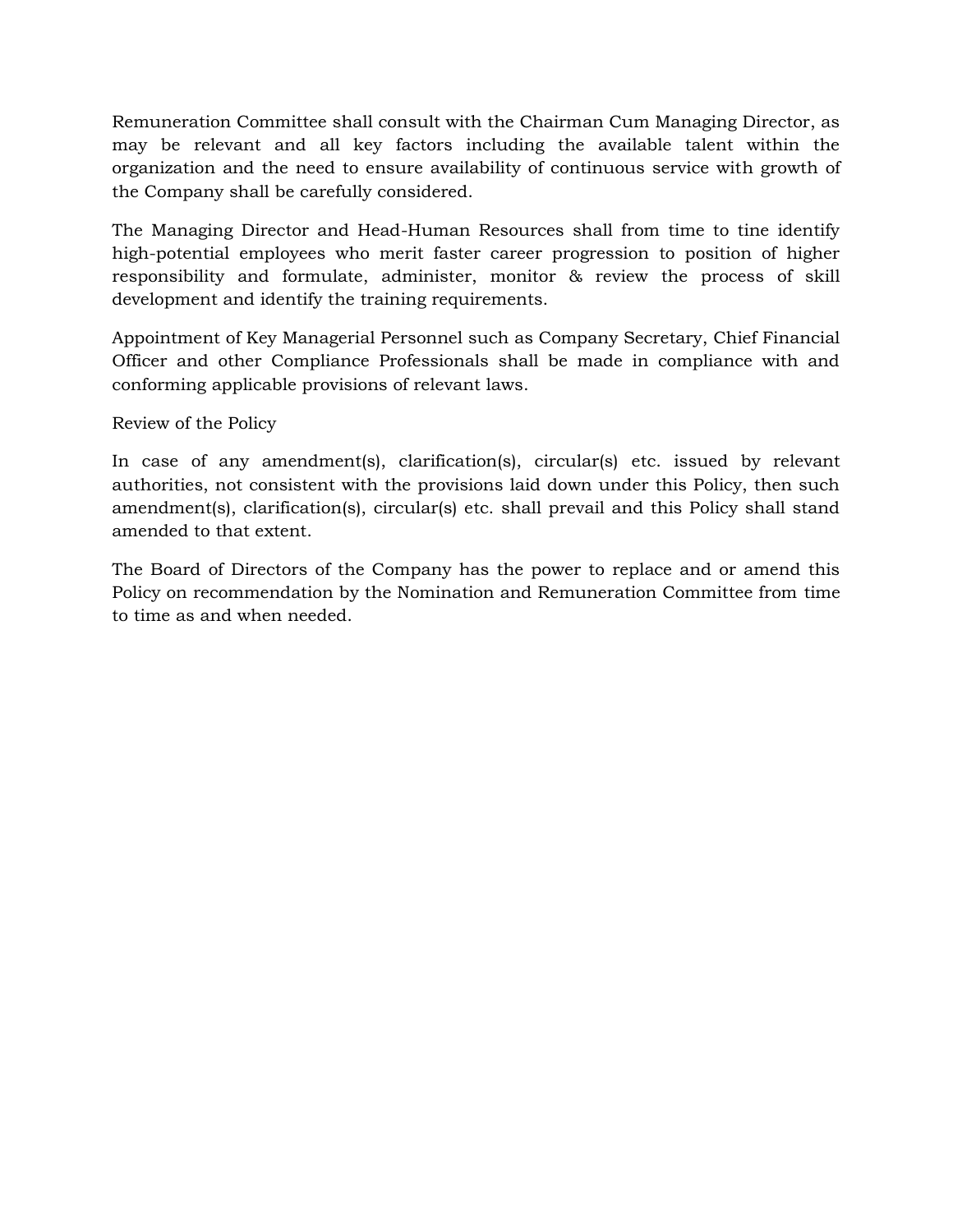### **ARVEE LABORATORIES (INDIA) LIMITED**

### **Policy on materiality and dealing with Related Party Transactions**

#### **Preamble**

This policy is framed as per the Regulation 23(1) of the Securities and Exchange Board of India (Listing Obligation and Disclosure Requirements) Regulations, 2015 (Listing Regulations).

# **Interpretation**

Any terms used herein shall have the same meaning as defined in the Companies Act, 2013 or Rules made thereunder (including any statutory modification(s) or reenactment thereof for the time being in force) or Listing Regulations amended from time to time.

# **Meaning of Material Related Party Transaction**

Any transaction with a related party shall be considered material if the transaction /transactions to be entered into individually or taken together with previous transactions during a financial year, exceeds 10% of the annual consolidated turnover of the

Company as per the last audited financial statements or such limits as may be prescribed either in Companies Act, 2013 or the Listing regulations, whichever is stricter, from time to time.

# **Approval of Related Party Transactions**

(A)Every contract or arrangement with related party shall not be entered without the approval of the Audit Committee

(B)Prior approval of Board or members, as applicable under Companies Act 2013 and Rules made thereunder or Listing Regulations, shall be required for any contract or arrangement with related party which is not in the ordinary course of business or at arm's length.

(C)No Director shall vote on the resolution in which such Director or member or his relative is interested.

(D)All material contract or arrangement with related party shall be approved by means of resolution as prescribed under the Companies Act, 2013 and no Director or members shall vote on the resolution in which such Director or member or his relative is interested.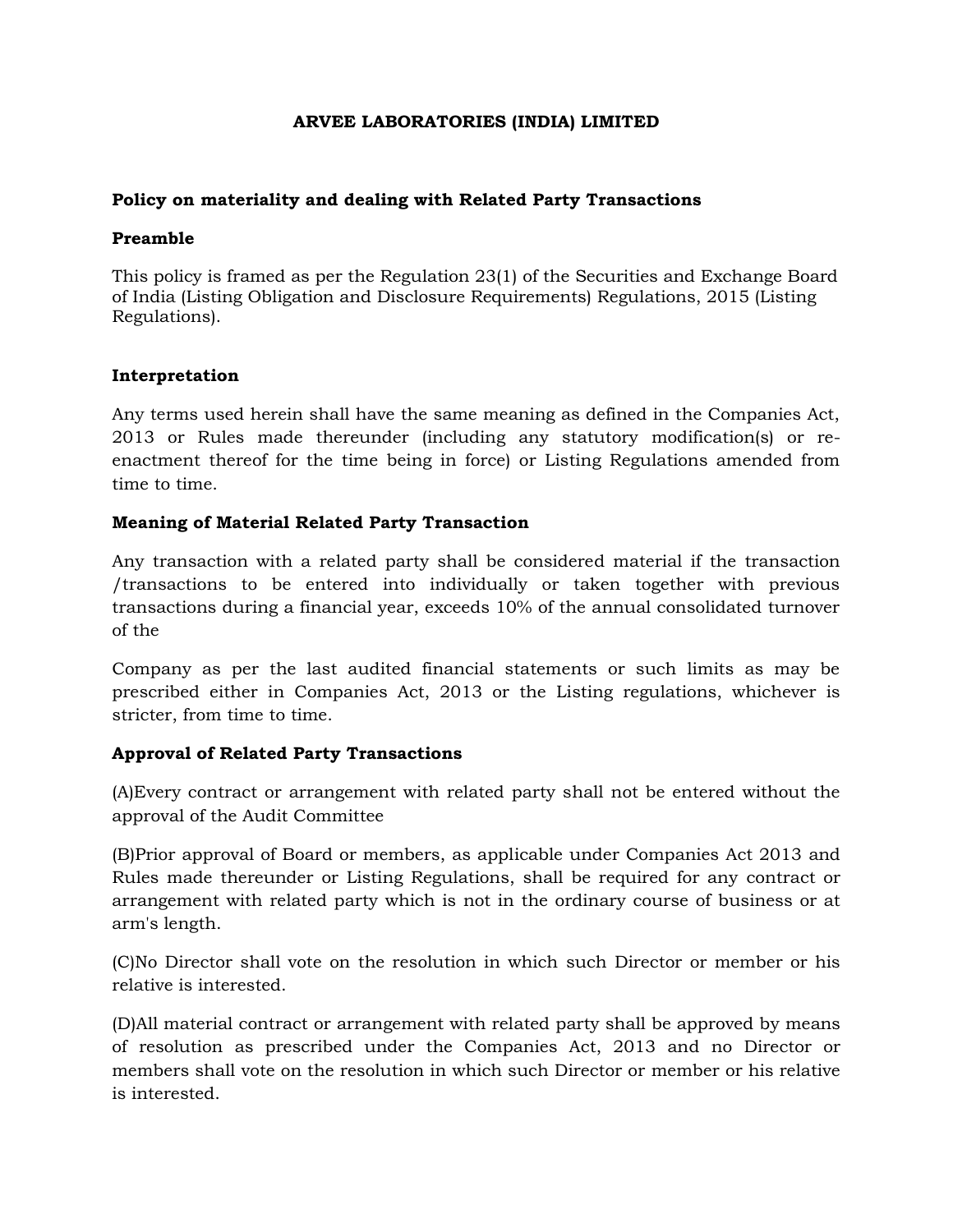# **Review**

The Board of Directors, subject to applicable laws, is entitled to amend, suspend or rescind this Policy at any time in line with the Companies Act, 2013, and / or Listing Regulations.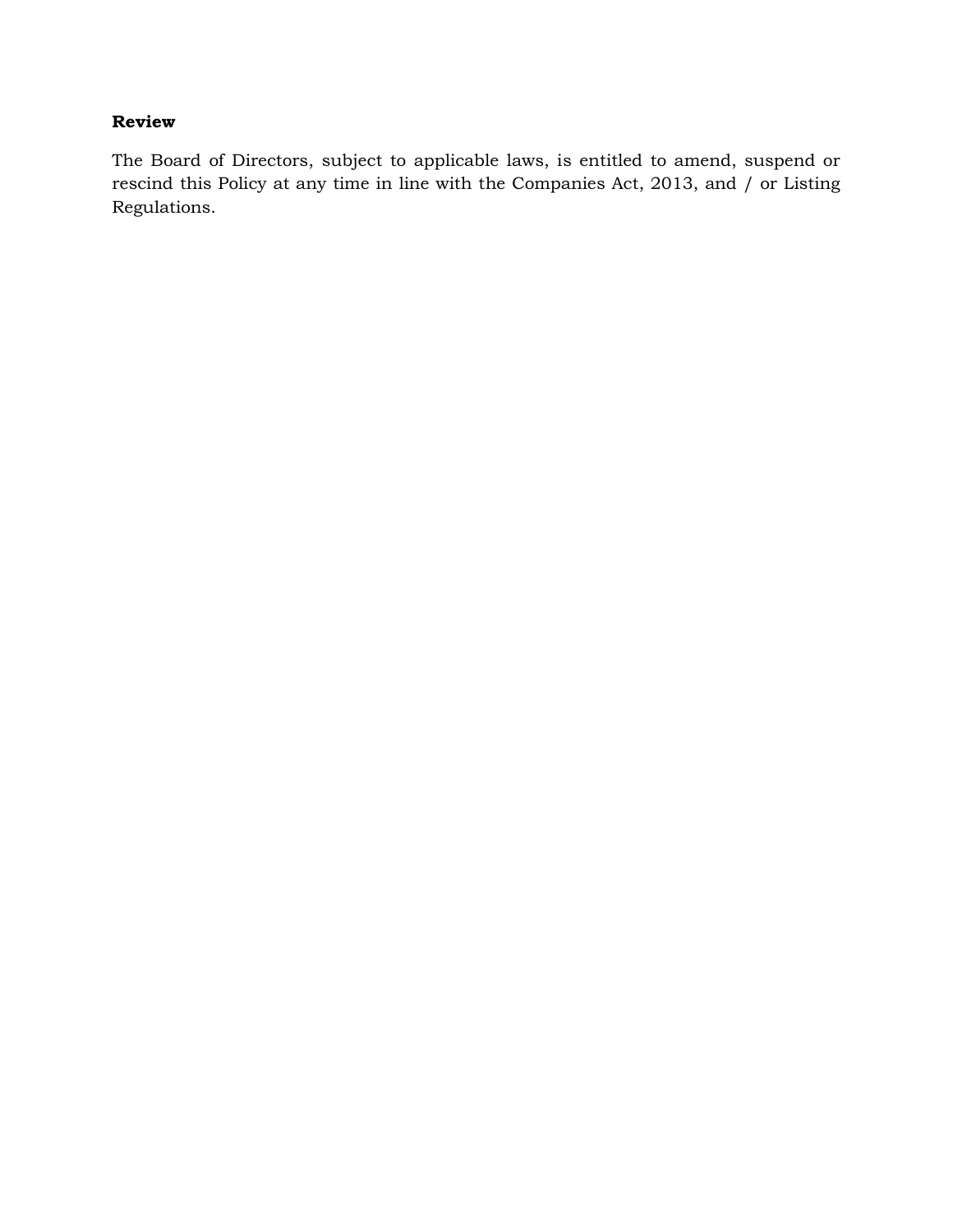# **ARVEE LABORATORIES (INDIA) LIMITED**

### MATERIALITY OF EVENTS POLICY

### PREAMBLE

This Policy is framed as per the Regulation 30(4) of the Securities and Exchange Board of India (Listing Obligation and Disclosure Requirements) Regulations, 2015 (Listing Regulations).

# POLICY

The Company has framed this Policy for determination of materiality of an event or information for making disclosures to the Stock Exchange, which has been approved by its Board of Directors of the Company.

Disclosure of events or information shall be made to Stock Exchange in following manner:

i. The Company shall make disclosure of events specified in Para A of Part A of Schedule III of the Listing Regulations and as may be amended from time to time.

ii. The Company shall make disclosure of events specified in Para B of Part A of Schedule III of the Listing Regulations and as may be amended from time to time, based on the criteria specified in Regulation 30(4)(i) of the Listing Regulations.

iii. Any other information / event, which may have material effect on the Company, in the opinion of the Board of Directors.

Review

The Board of Directors of the Company, subject to applicable laws, is entitled to amend, suspend or rescind this Policy at any time in line with the Listing Regulations.

Pursuant to Regulation 30(5) of the SEBI (Listing Obligations and Disclosure Requirements) Regulations, 2015, below is authorized Key Managerial Personnel (KMP) of the Company, along with their contact details, for the purpose of determining materiality of an event/information and for the purpose of making disclosures to the Stock Exchanges from time to time